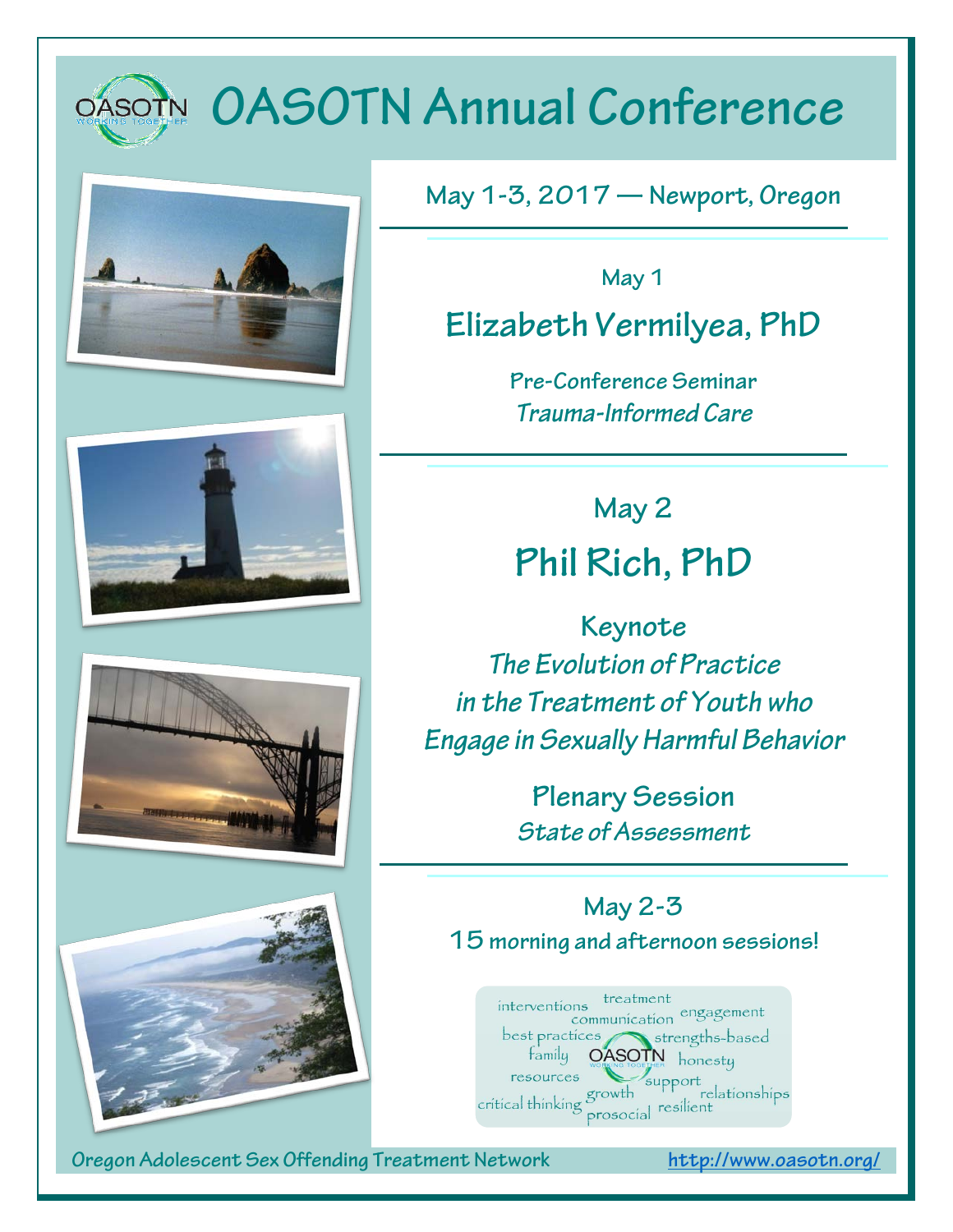### **2017 OASOTN Annual Conference Schedule At a Glance**

| <u>ід</u>   |
|-------------|
|             |
|             |
|             |
| ה<br>ק<br>ī |
|             |
|             |

| Day                          | Time           | <b>Session</b>                                                                                 |
|------------------------------|----------------|------------------------------------------------------------------------------------------------|
| <b>Vay</b><br>ζΡ<br><b>S</b> | $8:00 - 9:00$  | Registration                                                                                   |
|                              | $9:00 - 12:00$ | Pre-Conference Seminar: Trauma-Informed Care for Distressed Youth -<br>Dr. Elizabeth Vermilyea |
|                              | $12:00 - 1:00$ | <b>Buffet Lunch</b>                                                                            |
|                              | $1:00 - 5:00$  | Pre-Conference Seminar (continued)                                                             |

| $7:30 - 8:30$   | Registration                                                                                                                    |  |  |
|-----------------|---------------------------------------------------------------------------------------------------------------------------------|--|--|
| $8:30 - 10:15$  | Keynote: The Evolution of Practice in the Treatment of Youth who<br>Engage in Sexually Harmful Behavior — Dr. Phil Rich         |  |  |
| $10:15 - 10:30$ | <b>Break</b>                                                                                                                    |  |  |
| $10:30 - 12:00$ | Plenary Session: State of Assessment - Dr. Phil Rich                                                                            |  |  |
| $12:00 - 1:30$  | Buffet Lunch: CLiF Project Update — Gwen Griffith, JD                                                                           |  |  |
| $1:00 - 3:00$   | T1<br>Illuminations: Through the Eyes of a Child $-$ Dr. Elizabeth Vermilyea                                                    |  |  |
| $1:30 - 3:00$   | T <sub>2</sub><br>Systemic Support for Juveniles with Sexual Misconduct Issues in School<br>- Rich Robison and Shelley Rutledge |  |  |
|                 | T <sub>3</sub><br>Three Facets of Wellness: Caring for Your Mind, Body and Spirit — Dr. Nick Sotelo                             |  |  |
| $3:00 - 3:15$   | <b>Break</b>                                                                                                                    |  |  |
| $3:15 - 5:00$   | Illuminations (continued from T1) — Dr. Elizabeth Vermilyea<br>T4                                                               |  |  |
| $3:15 - 4:45$   | T5<br>Working with Transgender and Non-binary Youth within the Juvenile Justice<br>System - Deven Edgerton                      |  |  |
|                 | T6<br>Fitness to Proceed in Oregon's Juvenile Court – Alex Palm                                                                 |  |  |

|                         | $8:45 - 10:15$  | W1<br>EyeDetect: Ocular-Motor Detection of Deception -<br>Peter Shannon, Robert Gross, Neil Harris          |
|-------------------------|-----------------|-------------------------------------------------------------------------------------------------------------|
|                         |                 | W <sub>2</sub><br>Pornography Addiction - Dr. Wilson Kenney                                                 |
|                         |                 | The Juvenile Sex Offender Registration Relief Hearing (163A.030) — Mary Kane<br>W <sub>3</sub>              |
| ΓŊ.<br>Vay<br>Wednesday | $10:15 - 10:30$ | <b>Break</b>                                                                                                |
|                         | $10:30 - 12:00$ | Victim-Focused: What Does that Mean for Those of Us Who Work with the<br>W4<br>Offender? — Panel Discussion |
|                         |                 | W5<br>Practice-Based Evidence in an Evidence-Based World (Part 1) — John Lynch                              |
|                         |                 | W6<br>The Development Milieu - Dr. Nick Sotelo                                                              |
|                         | $12:00 - 1:30$  | $Lunch - on your own$                                                                                       |
|                         | $1:30 - 3:00$   | W7<br>$A$ ssessment — Dr. Wilson Kenney                                                                     |
|                         |                 | W <sub>8</sub><br>Practice-Based Evidence in an Evidence-Based World (Part 2) — John Lynch                  |
|                         |                 | Sexual Consent: A Multidimensional Approach — Dan Knoepfler<br>W <sub>9</sub>                               |
|                         |                 |                                                                                                             |

1

**Tuesday May 2**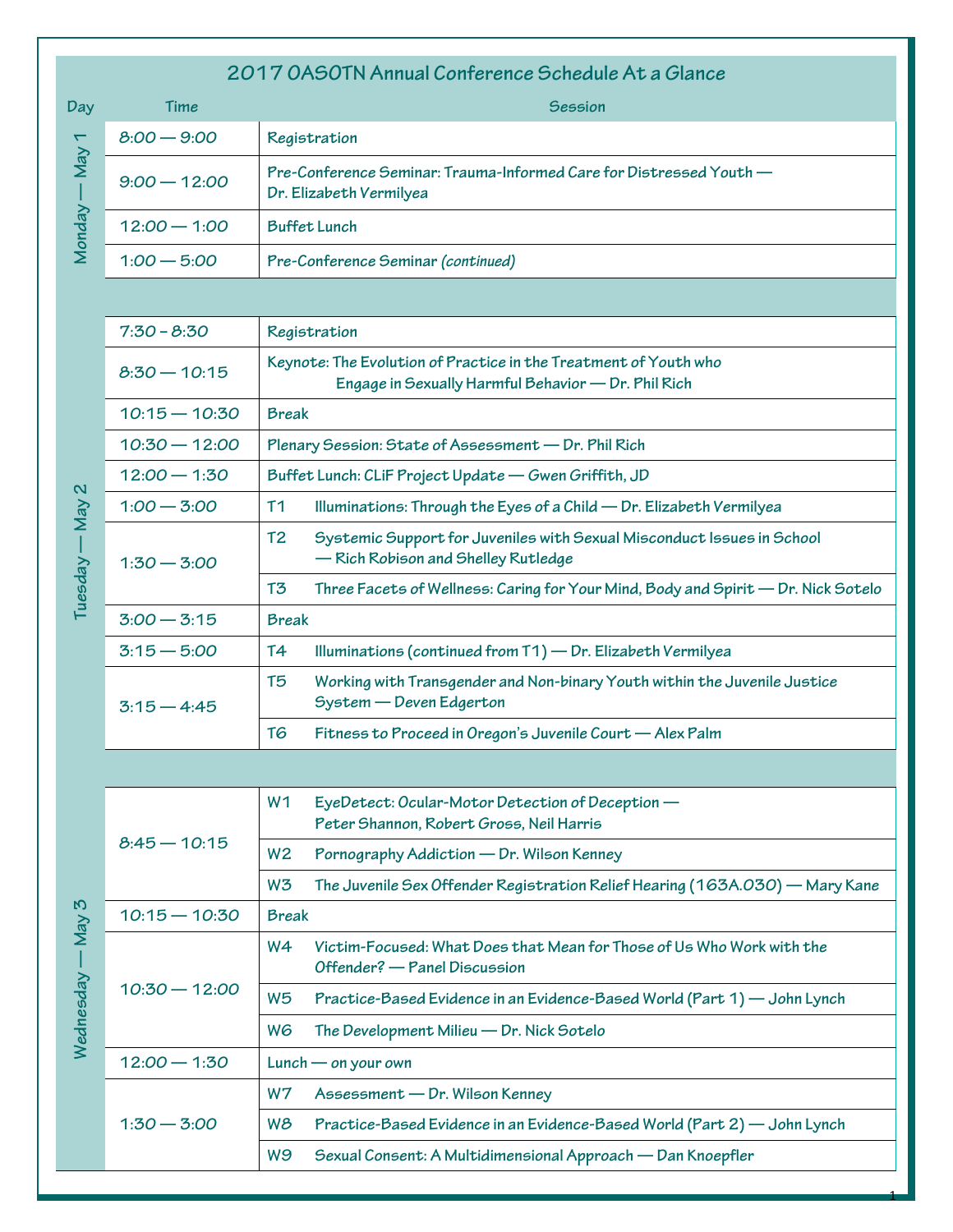### **Monday — May 1**

|                                              | Pre-Conference Seminar — Trauma-Informed Care for Distressed Youth                                                                                                                                                                                                                                                                                                              |
|----------------------------------------------|---------------------------------------------------------------------------------------------------------------------------------------------------------------------------------------------------------------------------------------------------------------------------------------------------------------------------------------------------------------------------------|
| $9:00 -$<br>12:00<br>and<br>$1:00 -$<br>5:00 | Dr. Elizabeth Vermilyea                                                                                                                                                                                                                                                                                                                                                         |
|                                              | Childhood exposure to trauma can lead to a host of physical, psychological and behavioral<br>challenges both for children and their caregivers. This session will address protective and risk<br>factors related to child maltreatment, the effects of trauma on children, programmatic<br>approaches to trauma-informed care, and ways helpers must pay attention to their own |
|                                              | reactions and self-care.                                                                                                                                                                                                                                                                                                                                                        |

### **Tuesday — May 2**

#### **8:30 – 10:15 Keynote — The Evolution of Practice in the Treatment of Youth Who Engage in Sexually Harmful Behavior**

#### **Dr. Phil Rich**

We have seen clear shifts in our thinking about young people who engage in sexually harmful behavior, as well as the nature of the treatment we provide for juvenile sexually abusive behavior. We've seen a re-alignment of the ideas and beliefs that drive treatment and case management, and the way we think about the youth with whom we work. We've not only seen clear and distinct shifts away from the model of adult treatment, but have recognized that many of the most important aspects of treatment involve our awareness of and sensitivity to the developmental and contextual issues that surround juvenile sexually abusive behavior, as well as is treatment. This includes the role and function of social relatedness and attachment at every level, and as a consideration in, and target of, treatment. The session will discuss the contemporary model, what it means, and what we've learned, and look ahead at what the next step in this evolution might look like.

#### **10:30 – Plenary Session — State of Assessment**

#### **12:00 Dr. Phil Rich**

This session provides a review and discussion of contemporary juvenile sexual risk assessment, and overviews current methods and thinking in the process of assessing adolescent risk. It will review basics and methods of risk assessment; outline important elements in the assessment of juveniles, including the importance of adopting a developmental and contextual approach; review the use of risk assessment instruments; and discuss the importance of ensuring that risk assessment for juveniles is a comprehensive process in which assessment instruments are embedded within a larger assessment process. The workshop will also briefly review the empirical basis for juvenile sexual risk assessment, and discuss the application of risk assessment instruments in light of research into their predictive validity or accuracy.

#### **12:00 – Buffet Lunch**

#### **1:30 CLiF Project Update — Gwen Griffith, JD**

- **1:00 — T1 Illuminations: Through the Eyes of a Child**
- **3:00**
- **Dr. Elizabeth Vermilyea**

This experiential and visual workshop centered around the artwork and writings of two child victims (the artwork and many of the writings were created for this purpose) allows professionals to experience the world of a sexually abused child so they can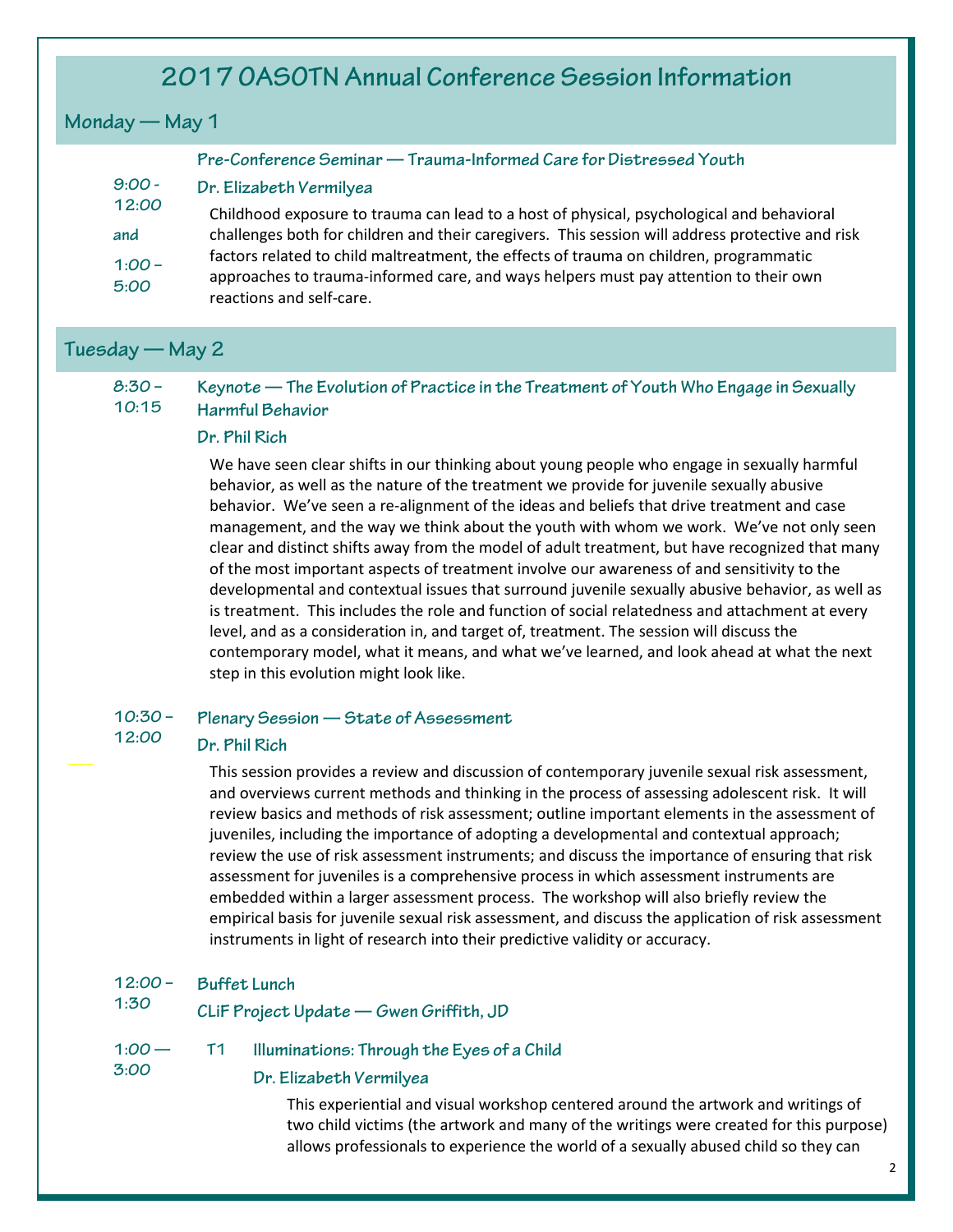more effectively provide services to victims, their families and to perpetrators. This creative workshop facilitates new insights through multidimensional, emotionally intense and many-faceted images to create an empathetic connection between participants and victims. This is a highly evocative process.

#### **1:30 — 3:00 T2 Systemic Support for Juveniles with Sexual Misconduct Issues in School Rich Robison and Shelley Rutledge**

This presentation will provide practical advice to develop multi-agency and multidisciplinary partnerships for the purpose of implementation of safety plans for juveniles with sexual misconduct issues. Systematic and thoughtful consideration of supervision and support needs for adolescents with sexual misconduct issues facilitates student access to education and enrichment activities, bolsters student achievement (academically and socially), assists in limiting liability, and more importantly, keeps school communities safe. Presenters will also discuss how to successfully facilitate a multi-agency threat assessment team to manage students, adjudicated and non-adjudicated, who engage in concerning sexual behaviors.

#### **T3 Three Facets of Wellness: Caring for Your Mind, Body and Spirit**

#### **Dr. Nick Sotelo**

Self-Care is a topic that is often talked about in the helping professions, and is often neglected. Being a helper will take its toll on the helper's mind, body, and spirit. This presentation takes a fresh look at the topic of self-care, incorporating the latest research and strategies known to be effective.

- **3:15 — T4 Illuminations: Through the Eyes of a Child (continued)**
- **5:00 Dr. Elizabeth Vermilyea**

Continued from Session T1.

#### **3:15 — 4:45 T5 Working with Transgender and Non-binary Youth within the Juvenile Justice System**

#### **Deven Edgerton**

Transgender and non-binary individuals have unique needs when interacting with the Juvenile Justice System, the health care system and when reintegrating back into the community. This session is designed to provide information regarding best practices when working with transgender and non-binary individuals within the Juvenile Justice System. The information provided in this training can be used in any field and with a variety of client systems. The session will cover a variety of topics to include: challenges and risks, common mistakes made by social service providers, how to create a safe space for transgender and non-binary youth, medical transitions (hormone treatment and surgical procedures) and resources. This session is designed to be an interactive workshop in which audience participation in encouraged.

#### **T6 Fitness to Proceed in Oregon's Juvenile Court**

#### **Alex Palm**

This presentation will include an overview of Oregon's Juvenile Fitness to Proceed statute and the process that the Oregon Health Authority has developed for providing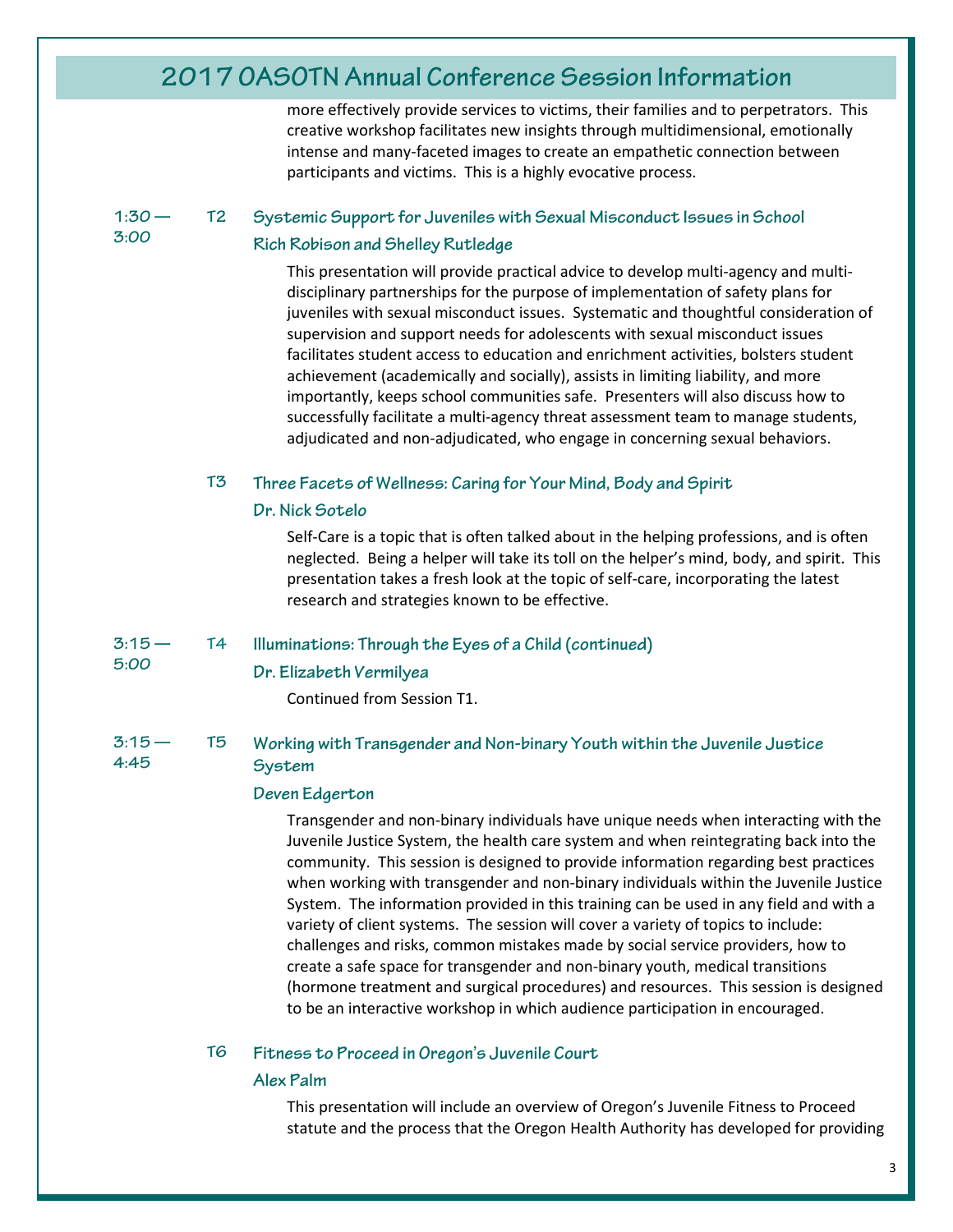Restorative Services for youth found unfit to proceed. The presentation includes data from the first three years of the Restorative Services program that will illustrate the areas in which the program is strong and where improvements are still needed. Attendees will leave knowing how to navigate the fitness to proceed process. There will be dedicated time for conversation and discussion regarding some of the nuances and intricacies of this process with youth who are being tried for alleged sexual offenses.

#### **Wednesday — May 3**

#### **8:45 – W1 EyeDetect: Ocular-Motor Detection of Deception**

**10:15**

#### **Peter Shannon, Robert Gross, and Neil Harris**

A presentation on the concept of "cognitive load", the neo-cortical strain of thinking (concentration) when an individual is attempting to lie and the use of ocular (eye) measuring technology that assesses the occurrence. In short, looking into the "windows of the soul" to determine whether or not one is telling the truth.

#### **W2 Pornography Addiction**

#### **Dr. Wilson Kenney**

Pornography is a controversial topic about which most people have a very strong opinion, but in most cases, our opinions about pornography are motivated by emotional and moral arguments rather than scientific data. This presentation organizes recent research about pornography across various scientific domains with the goal of helping the learner to be more informed about this topic. Areas of discussion will include: porn addiction, pornography and crime, "deviant" pornography, "realworldsex," pornography and psychological treatment, feminist pornography, and other studies that examine pornography as it relates to society.

#### **W3 The Juvenile Sex Offender Registration Relief Hearing (163A.030)**

#### **Mary Kane**

Last year, the Oregon legislature passed HB 4074 which made some dramatic changes for youths adjudicated as sexual offenders in juvenile court. Youth, Rights & Justice attorney Mary Kane will talk about the changes in the law and highlight the obligations the law puts on the court, the attorneys, the juvenile department and the Oregon Youth Authority.

#### **10:30 – 12:00 W4 Victim Focused: What Does That Mean for Those of Us Who Work with the**

#### **Offender?**

#### **Panel Discussion — Keith Ovelmen, Gabbi Estrada, Charmaine Roberts, and Ashley Huddleston**

All of us in this 'system' – from the therapists to the probation officer to the victim advocate – want the same thing: NO MORE SEXUAL ABUSE! What can each of us do in our individual roles toward that goal, while supporting the work of each other? Is there more we can do together that can help increase our success rate? Come join moderator Scott Brown, clinical manager from Morrison Child and Family Services, as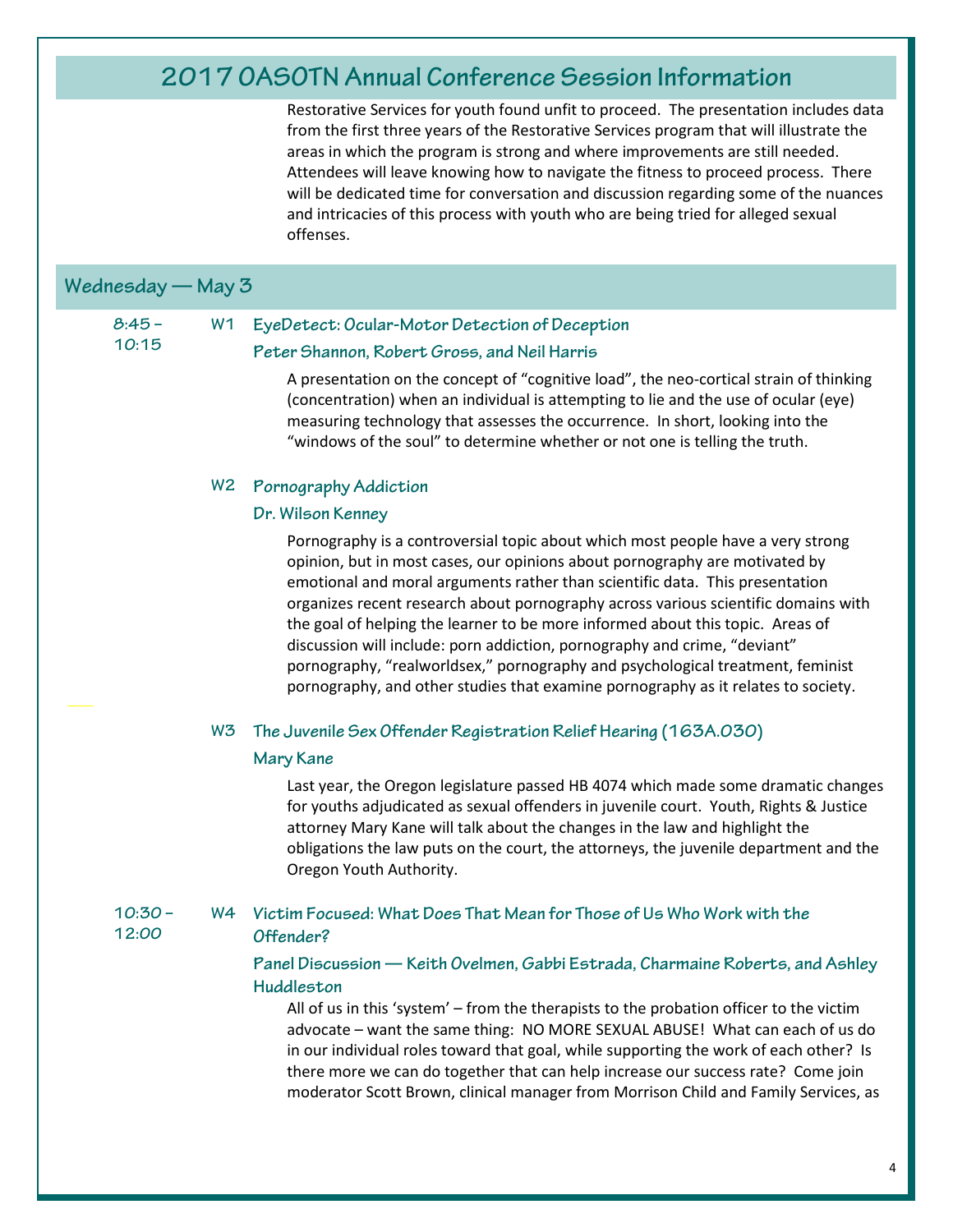he leads a discussion about the interfaces of our work as it is now and how we might make it better.

#### **W5 Practice-Based Evidence in an Evidence-Based World (Part 1)**

#### **John Lynch**

As we all know, Evidence Based/Informed Practices have become a part of our daily professional lives. To help make the case for a marriage of Practice Based Evidence and Evidence Based Practices, the presenter will review three case studies. Included in these examples will be the use of a client feedback form to gather information and tailor sessions to the youth and family's needs.

#### **W6 The Development Milieu**

#### **Dr. Nick Sotelo**

Milieu management is a critical aspect of the group living environment for youth. An emerging concept regarding an intentional focus on adolescent development as the primary factor in milieu management will be explored in this presentation. The available research has offered mostly theoretical support for creating milieus focused on adolescent development. This presentation will provide some lessons learned from the efforts underway in the Oregon Youth Authority for creating milieus that center on adolescent development.

#### **1:30 – 3:00 W7 Assessment**

#### **Dr. Wilson Kenney**

Psychological assessment is an important mechanism for better understanding adolescents and it is frequently requested by courts, school districts, juvenile justice, OYA, DHS and parents. However, what actually happens in the context of psychological assessment is generally poorly understood, and most referral sources have difficulty understanding what to expect from psychological assessment. This presentation is designed to help the consumer of psychological assessments better understand the assessment process, and how to get the most out of the psychological evaluations they request.

#### **W8 Practice-Based Evidence in an Evidence-Based World (Part 2)**

#### **John Lynch**

Continued from Session W5.

#### **W9 Sexual Consent: A Multidimensional Approach**

#### **Dan Knoepfler**

Sexual consent is a critical concept for clients to understand as part of discovering why they sexually acted out, as well as to help them prevent future sexual acting out behaviors. Many people including our clients view consent as a binary concept of "You have it" or "You don't have it". Consent, especially regarding sex and sexual behaviors is multi-dimensional. This presentation will explore seven elements of sexual consent. By being aware of these seven factors, clients can have a greater understanding of how they acted out as well as where to focus attention in the future in order to minimize the chances of it happening again.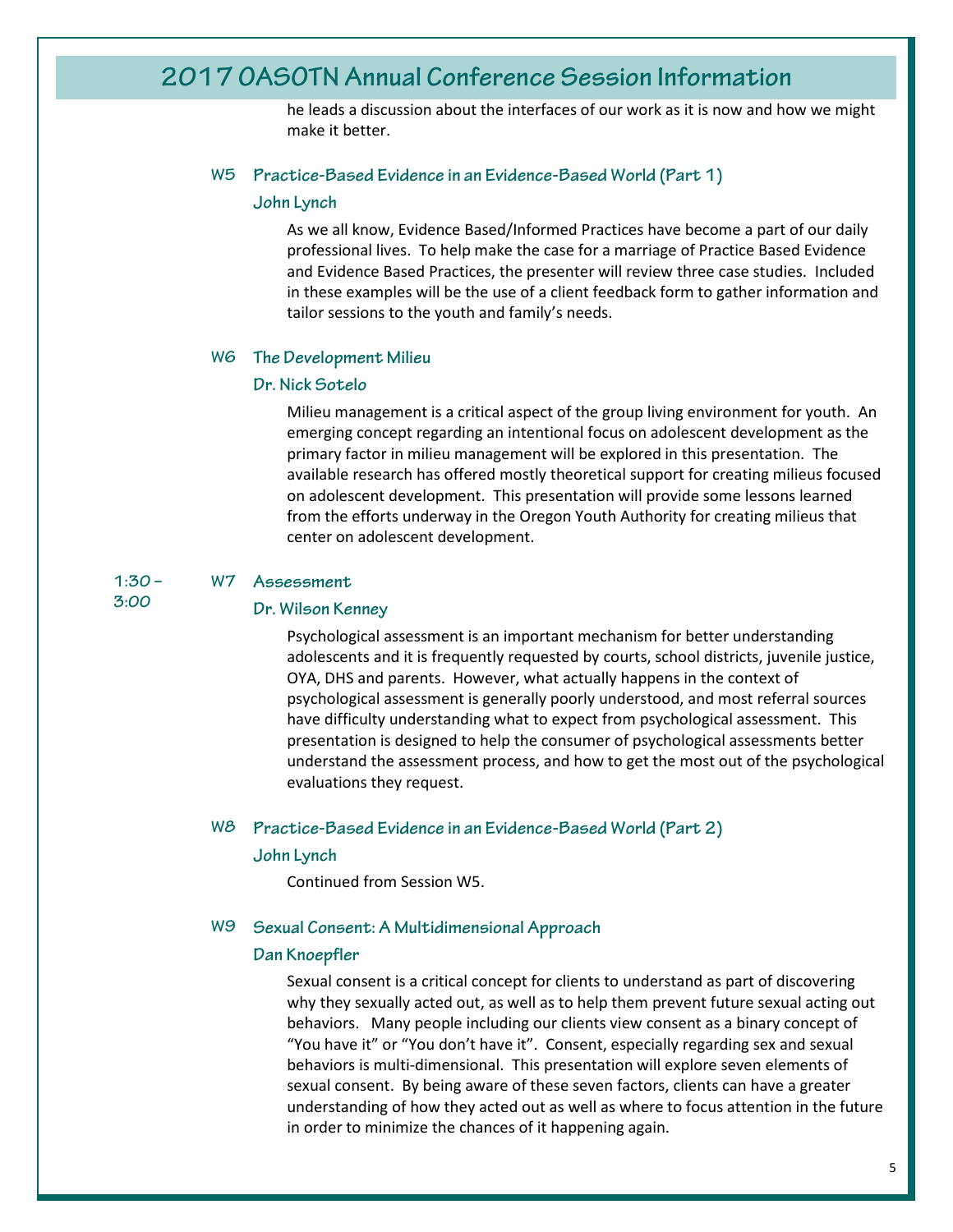## **2017 OASOTN Annual Conference Presenter Bios**

#### **Dr. Phil Rich**

Phil Rich presents, trains, and consults nationally and internationally, and is currently in private practice as a consultant and trainer specializing in work with sexually abusive youth. Phil holds a doctorate in applied behavioral and organizational studies and a master's degree in social work, and has been a licensed independent clinical social worker for over 35 years. Phil is the author of "Understanding Juvenile Sexual Offenders: Assessment, Treatment, and Rehabilitation (1st and 2nd editions)," "Attachment and Sexual Offending: Understanding and Applying Attachment Theory to the Treatment of Juvenile Sexual Offenders," and "Juvenile Sexual Offenders: A Comprehensive Guide to Risk Evaluation," as well as the four "Stages of Accomplishment Workbooks for Sexually Abusive Youth."

#### **Dr. Elizabeth Vermilyea**

Elizabeth Vermilyea, PhD, has been working exclusively with trauma survivors and the people who advocate for them since 1991. She specializes in traumatic stress consultation, training, and program development. Elizabeth creates and delivers customized traumatic stress education programs and consultation to a broad range of professional, paraprofessional, and public audiences. Elizabeth is the author of "Growing Beyond Survival: A Self-help Toolkit for Addressing Symptoms of Traumatic Stress" and co-author of "Risking Connection in Faith Communities: A Training Curriculum for Faith Leaders Supporting Trauma Survivors." Elizabeth is the director of Personnel and Staff Development at Bayberry, Inc., an organization supporting persons with developmental disabilities. She lives in Napa, California.

#### **Dan Knoepfler, MC, LMHC, CSOTP**

Dan Knoepfler is a Certified Sex Offender Treatment Provider in the Seattle area. He has worked with juveniles with sexual behavior issues since 1986. He has worked with youth both in residential treatment programs as well as in an outpatient program he runs currently. He is an ATSA "Fellow" and past president of WATSA.

#### **John Lynch**

John is currently a Juvenile Probation Supervisor for the Yamhill County Juvenile Department. He also is a certified trainer for Oregon Juvenile Department Directors' Association (OJDDA) Training Faculty. As a part of his duties for the OJDDA, John is a lead trainer on the use of the J-SOAP II. John also provides specialized training on the assessment, treatment and supervision of adolescent sexual offenders. Additionally, he is a certified Lead Trainer for Effective Practices In Community Supervision (EPICS). In addition to EPICS, John trains the Fundamental Skills Training for new probation staff. John is also a Board Member for Oregon Adolescent Sexual Offending Treatment Network (OASOTN). John began his career in juvenile justice in 1995 and has carried a sex offender specific caseload since 1997. He has a Bachelor's of Science Degree in Corrections from Western Oregon State University. John has presented at several conferences, both locally and nationally, on issues presented by sexual offending juveniles and other juvenile justice issues.

#### **Keith Ovelmen, LCSW**

Keith has devoted his professional career to preventing sexual abuse by providing treatment to youth who have offended sexually. He has worked with youth individually, facilitated groups, and worked with families whose sons were in residential treatment.

#### **Gabi Estrada – Washington County Victim Services**

Gabi has been a remarkable advocate for victims throughout her career – including coordinating cases with the Breaking the Cycle Team in Washington County which handles all sexual offense referrals and serving on the Sexual Assault Task Force.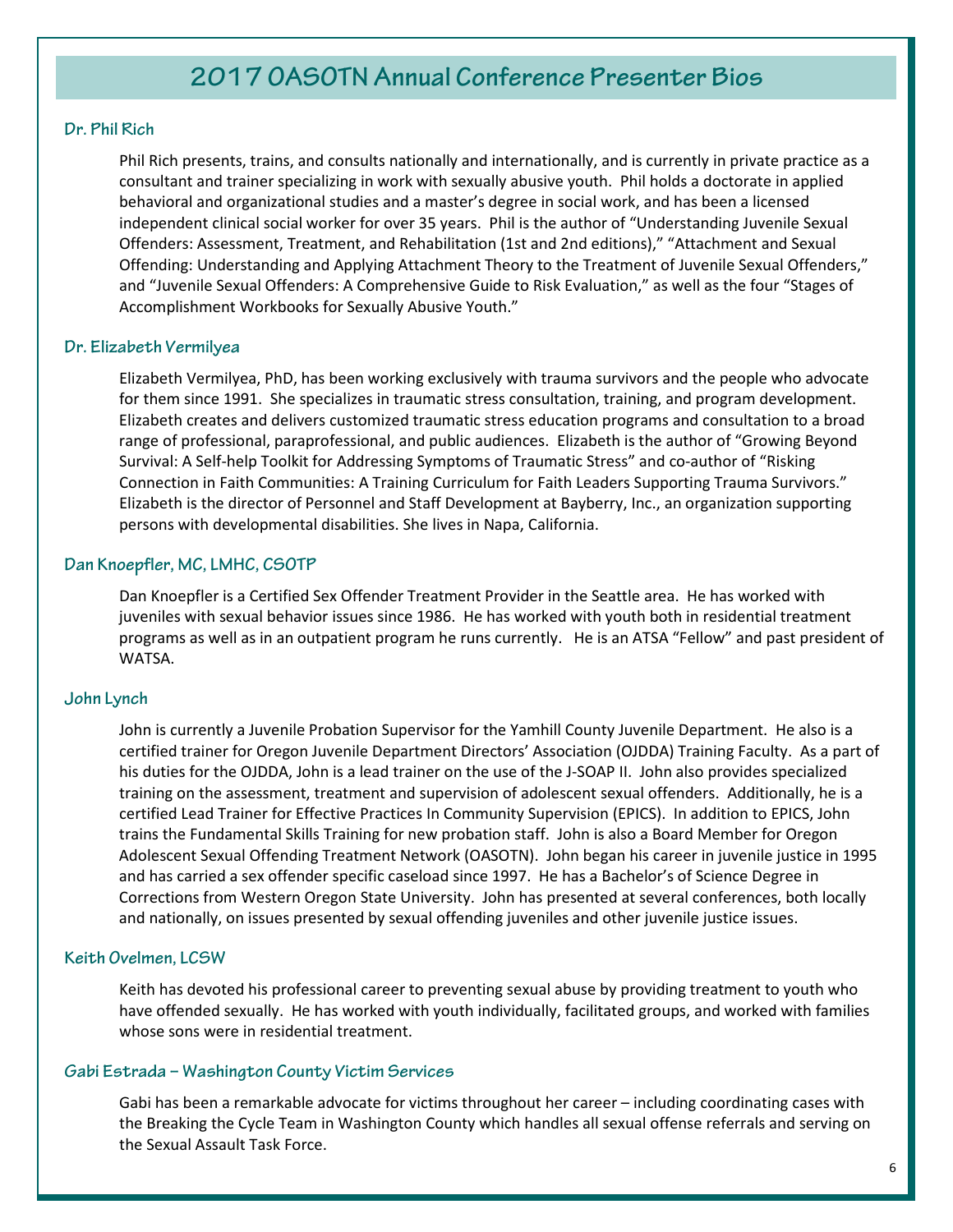### **2017 OASOTN Annual Conference Presenter Bios**

#### **Charmaine Roberts**

Charmaine Roberts works as a supervising probation for youth who have been referred for sexual offenses in Deschutes County and in the past, Washington County. She has facilitated family education groups and boys' groups that focus on the factors that may contribute to offending behaviors.

#### **Ashley Huddleston, LCSW**

Ashley Huddleston is a child therapist at Restore Therapy in Portland. She specializes in infancy and early childhood up to 13. She is trained in Child Parent Psychotherapy, PCIT and Trauma Focused CBT.

#### **Rich Robison**

Rich Robison has 26 years of experience in the Criminal Justice field. He spent his first four years as a reserve and full-time police officer with the City of Independence. He then began his career with the Polk County Juvenile Department as a Juvenile Probation Officer in 1993 where he spent nearly 20 years supervising juvenile sex offenders. Over the past four years Rich has served as the Juvenile Probation Officer Supervisor while continuing to supervise a smaller, less intensive caseload. Rich has been a trainer with the Oregon Juvenile Department Directors' Association (OJDDA) since 1997 and is one of a few certified trainers in Oregon on the Juvenile Sex Offender Assessment Protocol-II (J-SOAP-II). Rich enjoys traveling all over the state training Juvenile Probation Officers and other community partners on various topics such as Working with Youth in Oregon's Juvenile Justice System; Workplace (PO) Safety; Professional Self-Care; Courtroom Preparation and Presentations; and Community Supervision of High Risk Adolescent Sex Offenders. Rich earned both his Bachelor's Degree in Law Enforcement in 1989 and his Master's Degree in Correctional Administration in 1991 from, what was then, Western Oregon State College. He has been an Adjunct Instructor of Criminal Justice at his alma mater since 1994.

#### **Shelley Rutledge**

Shelley Rutledge is a licensed clinical social worker and school psychologist with the Salem-Keizer School District. She has extensive experience providing assessment and consultation services for special education and high-risk student populations in both clinical and educational settings. In 2005, she began providing pupil threat management services for the Willamette ESD, serving the rural component school districts in Yamhill, Marion and Polk Counties. In 2012, she became the lead psychologist of the Sexual Incident Response Committee (SIRC) with Salem Keizer Public Schools, providing program oversight, staff training and consultation regarding issues of sexual misconduct for students (grades K-12). The SIRC program, modeled after the Mid Valley Student Threat Assessment System, utilizes a two-stage multidisciplinary model for risk management of high impact sexual behaviors. She conducts investigations, designs safety, supervision and intervention plans and chairs a weekly multi-agency team with a focus on the coordination and mobilization of resources to better serve high risk youth with sexual misconduct issues through connections with educators, law enforcement agencies, juvenile justice, child welfare, mental health and developmental disabilities.

#### **Dr. Dominique Sotelo**

Dominique Sotelo, PhD is the Youth Development Coordinator for OYA. Dr. Sotelo began his career in youth corrections in 1999 and possesses extensive work experience inside Oregon youth correctional facilities. His current duties include supporting specialized staff in OYA facilities where the work is focused on skill building with youth that experience significant emotion regulation deficits. Dr. Sotelo's formal education includes a BA in Psychology from Willamette University, an MA in Marriage and Family Therapy from George Fox, and a PhD in Counselor Education and Supervision from OSU. His dissertation research was focused on clinical skill building for paraprofessional counselors. In his personal life Dr. Sotelo is a husband and father and spends his free time enjoying Oregon wine country with his wife and supporting his two boys in their various sports activities. Go Beavs and Go Titans!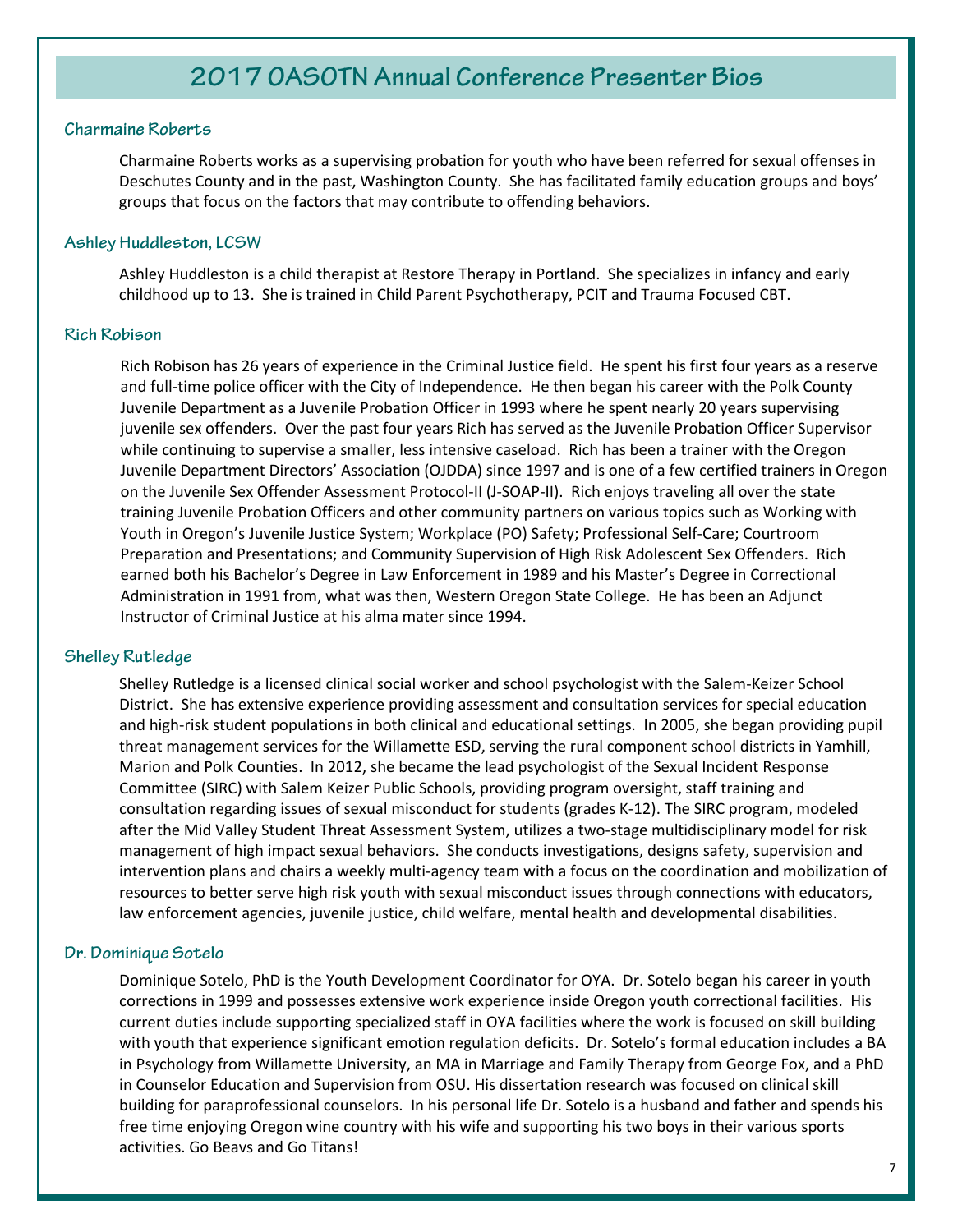# **2017 OASOTN Annual Conference Presenter Bios**

#### **Deven Edgerton**

Deven Edgerton is the Program Director of a new Janus Youth Program, The Rivera House. The Rivera House is an independent living program for LGBTQ youth on parole and probation with Oregon Youth Authority, ages 18-24, who are re-entering the community from incarceration or structured residential settings. Deven Edgerton been working in residential social work for the last 10 years through Janus Youth Programs and specializes with working with LGBTQ youth who are in the Juvenile Justice System. Deven has a Master's in Social Work and completed his internship with the Queer Service Providers of Morrison Family Services. Besides his direct service work, Deven has been facilitating trainings/workshops regarding best practices when working with LGBTQ youth in out-of-home placements for the last four years.

#### **Alex Palm**

Alex Palm was born and spent his entire childhood, in Billings, Montana. He has a BA in Political Science from George Fox University and an MS in Conflict and Dispute Resolution from the University of Oregon. His professional experience has largely taken place in residential facilities for youth in both the mental health and juvenile justice systems. Mr. Palm has worked within child-serving systems in New Hampshire and Oregon. Since 2013 he has worked as the Juvenile Fitness to Proceed Coordinator for the Oregon Health Authority. In this position, he also serves on the implementation team for the statewide System of Care and Wraparound Initiative, and oversee Oregon's Forensic Certification Program.

#### **Peter Shannon**

Peter T. Shannon, MS, LPC, CCSOT, NCC is the original founding member of ATSA in 1989 and has been in private practice for 32 years, since 1985.

#### **Robert Gross**

Robert Gross, BS, served 28 years as a deputy sheriff with Lane County, Oregon (retired), intern polygraph examiner in Oregon (2 years), President of Credibility Screening Services (service partner with Converus EyeDetect technology).

#### **Dr. Wilson Kenney**

Wilson received his doctorate in Clinical Psychology from the University of Utah in 2007. Wilson has worked in a variety of treatment settings including school based mental health and he served as Clinical Director for PTCN (a residential, outpatient, and proctor care treatment facility in Salem, Oregon) for three years prior to making the decision to open the Center for Integrated Intervention with his wife, Cassie. The Center provides behavioral consultation to treatment facilities and school districts, and forensic assessment throughout Oregon. Wilson's areas of specialization include personality disorder, sexual misconduct, threat assessment and forensic assessment. Wilson is certified as a Forensic Evaluator, and he currently serves on the Review Panel for Forensic Evaluators.

#### **Mary Kane, JD**

Mary Kane is a lead attorney with Youth, Rights & Justice. She has been in practice for 19 years and one of her areas of expertise is in the defense of youths accused of committing sexual offenses. She received her law degree from the University of Virginia and her undergraduate degree from Mount Holyoke College.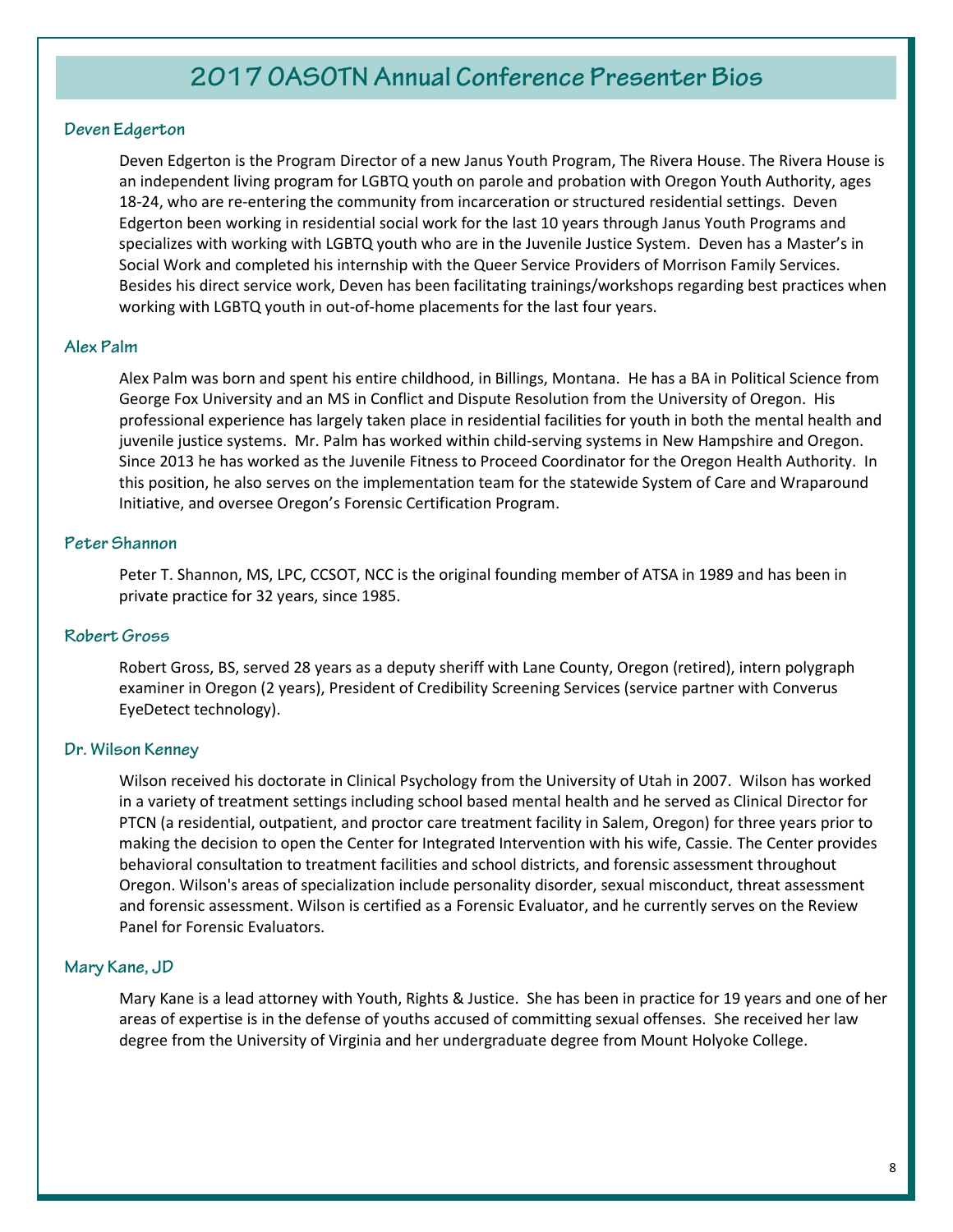# **2017 OASOTN Annual Conference Registration and Lodging**

### *Who Should Attend*

The OASOTN conference is for professionals who work with juveniles who have sexually offended. This can include therapists, probation officers, foster parents, direct care staff, DHS workers, district attorneys, defense attorneys, and educators.

### *Conference Site*

Best Western Agate Beach Inn 3019 North Coast Highway Newport, OR 541-265-9411

#### [http://www.agatebeachinn.com](http://www.agatebeachinn.com/)

*Lodging — make your reservations by April 14 for special rate*

Lodging reservations and cancellations are the responsibility of the participants. Agate Beach Inn is offering a limited number of rooms at a special conference rate of \$98/night or upgrade to \$113/night for an oceanview room.

Agate Beach Inn is offering the conference rate for April 28 through May 4. Consider spending some extra time at the beautiful Oregon Coast.

Please call 800-547-3310 to make reservations, and indicate that you are with OASOTN when you book a room.

### *Registration Information*

#### Pre-conference — May 1

| Member registration<br>Non-member registration<br>Main conference — May 2-3<br>Member early registration (by 4/7)<br>Member registration after 4/7<br>Non-member registration<br>$\bullet$<br>Students (at least part-time with current ID)<br>$\bullet$<br>One day conference fee<br>On-site registration fee<br><b>CEUs</b> |  |       |
|-------------------------------------------------------------------------------------------------------------------------------------------------------------------------------------------------------------------------------------------------------------------------------------------------------------------------------|--|-------|
|                                                                                                                                                                                                                                                                                                                               |  | \$110 |
|                                                                                                                                                                                                                                                                                                                               |  | \$135 |
|                                                                                                                                                                                                                                                                                                                               |  |       |
|                                                                                                                                                                                                                                                                                                                               |  | \$220 |
|                                                                                                                                                                                                                                                                                                                               |  | \$250 |
|                                                                                                                                                                                                                                                                                                                               |  | \$250 |
|                                                                                                                                                                                                                                                                                                                               |  | \$110 |
|                                                                                                                                                                                                                                                                                                                               |  | \$110 |
|                                                                                                                                                                                                                                                                                                                               |  | \$275 |
|                                                                                                                                                                                                                                                                                                                               |  | free  |

### *Meals Provided*

- Morning: Coffee, tea, light refreshments
- Two Buffet Lunches: May 1 and 2
- Afternoon: Light snacks

### *Online Registration*

Registration can be completed and paid on-line at [www.oasotn.org](http://www.oasotn.org/)

### *Multiple Registrations*

Agencies registering 5 or more individuals – all individuals can receive the member rate if submitted by April 7.

Note: All registrations must be turned in at the same time. Please email Jodie Teitelbaum, OASOTN Treasurer, with all the names before registering on-line.

[jodie.teitelbaum@morrisonkids.org](mailto:jodie.teitelbaum@morrisonkids.org)

### *Cancellation Policy*

There is a \$25 cancellation fee with notification given more than a week (7 days) prior to the start of the conference. For cancellations made within seven days of the start of the conference, there will be no refund. You can contact the board about an appeals process for this policy.

### *Continuing Education*

The application for CEUs will be turned into NASW Oregon. We have every confidence that they will approve CEUs for both the preconference and main conference. It is the responsibility of the participant to determine if CEUs provided by NASW will be accepted by their licensing board. Certificates will be provided at the end of the conference.

### *Scholarships*

Go t[o www.oasotn.org](http://www.oasotn.org/) to learn more about available scholarships and submit your application before April 6.